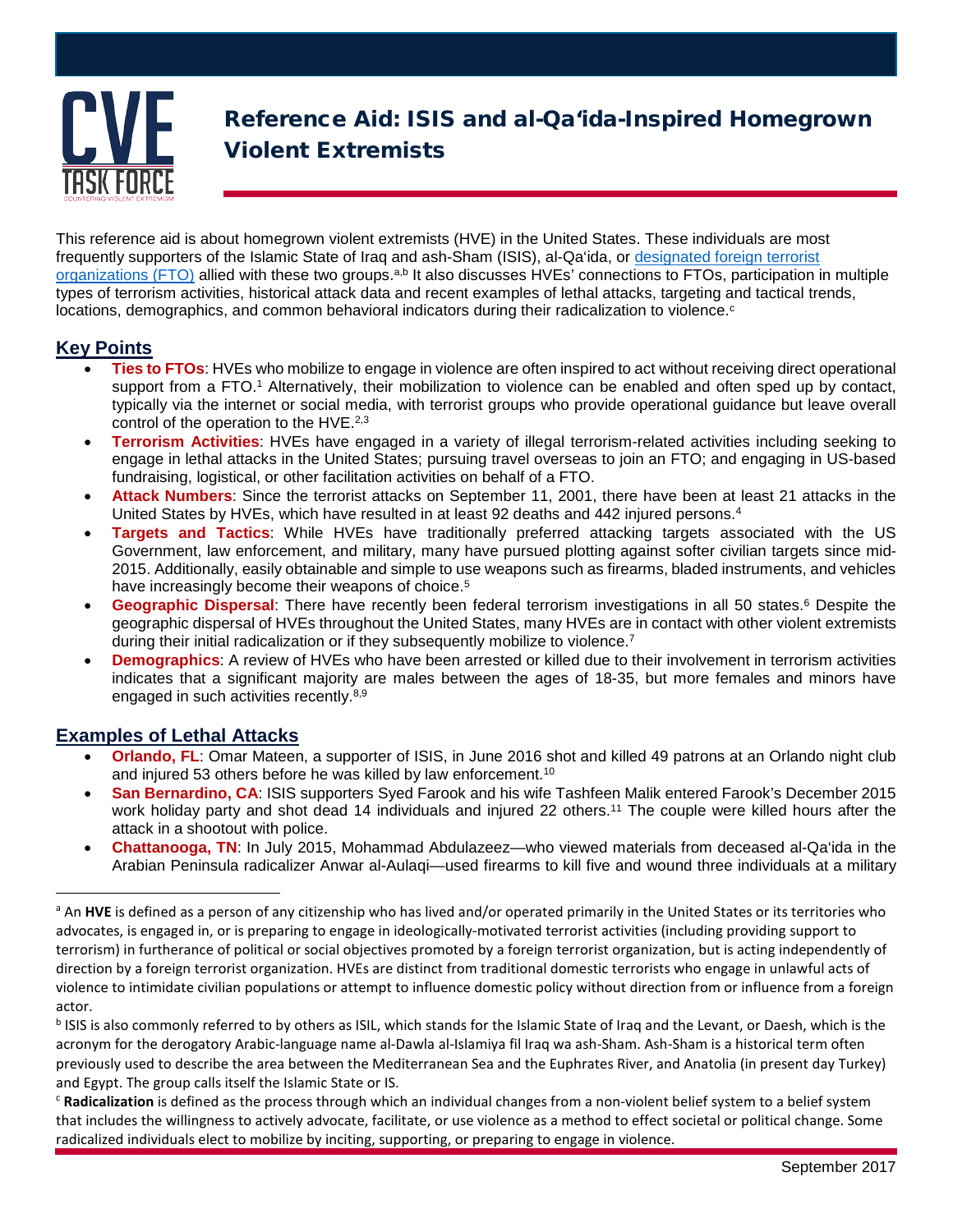recruiting center and Naval reserve center less than 10 miles away. Abdulazeez was shot and killed by police during the attack. 12

- **Garland, TX**: ISIS supporters Elton Simpson and Nadir Soofi in May 2015 used small arms to attack a contest to draw the Prophet Mohammed. <sup>13</sup> They injured one person before they were both shot dead by an off-duty law enforcement officer working security at the event.
- **Boston, MA: Brothers Tamerlan and Dzokhar Tsarnaev<sup>USPER</sup> in April 2013 detonated multiple improvised explosive** devices at the Boston Mararthon and days later shot and killed a police officer, resulting in a total of 4 killed and 264 injured persons.14 Tamerlan was killed in a subsequent shootout with police, and Dzokhar was arrested, convicted on terrorism charges, and then sentenced to death. 15

#### **Behavioral Indicators of Possible Radicalization to Violence**

A US Government review of recently mobilized HVEs produced the below list of common, observable activities many of the individuals engaged in during their radicalization to violence. Some of the observed activities include constitutionally protected activity, which by itself may not be indicative of criminal activity associated with terrorism.

Posting on the internet or social media sites public comments or links that promote FTOs or stating one's desire to pursue acts of violence in the United States on behalf of FTOs or travel to join such groups;

Communicating with known or suspected US or overseas-based violent extremists in person or on social media sites; Attempting to recruit or radicalize others to pursue acts of violence in the United States on behalf of FTOs or travel overseas to join such groups;

Seeking religious or political justification for engaging in or supporting violence in the United States or other countries; Performing internet research for target selection and/or acquisition of technical capabilities, without a reasonable explanation, could be indicative of planning for attacks in the United States;

Newly engaging in firearms or physical training while expressing a desire to pursue plotting in the United States on behalf of FTOs or travel to join such groups:

Conducting suspicious financial transactions to obtain the funds to acquire weapons, explosives, or precursors to build improvised explosive devices;

Destroying electronic media and deactivating social media accounts that individuals previously used to post their support for FTOs or their causes;

Using cover stories to mask nefarious activities, such as plans to engage in or support violence; and

Giving away or selling possessions such as cars and electronics, maxing out credit cards, taking out money from student loan accounts, or borrowing money from friends and relatives, in conjunction with an expressed desire to pursue acts of violence in the United States on behalf of FTOs or travel to join such groups.

### **Additional CVE Resources**

For additional information on CVE-related research and analysis, strategies and frameworks, toolkits, organized networks, and grants, please visit the [interagency CVE Task Force's website.](https://www.dhs.gov/cve/resources)